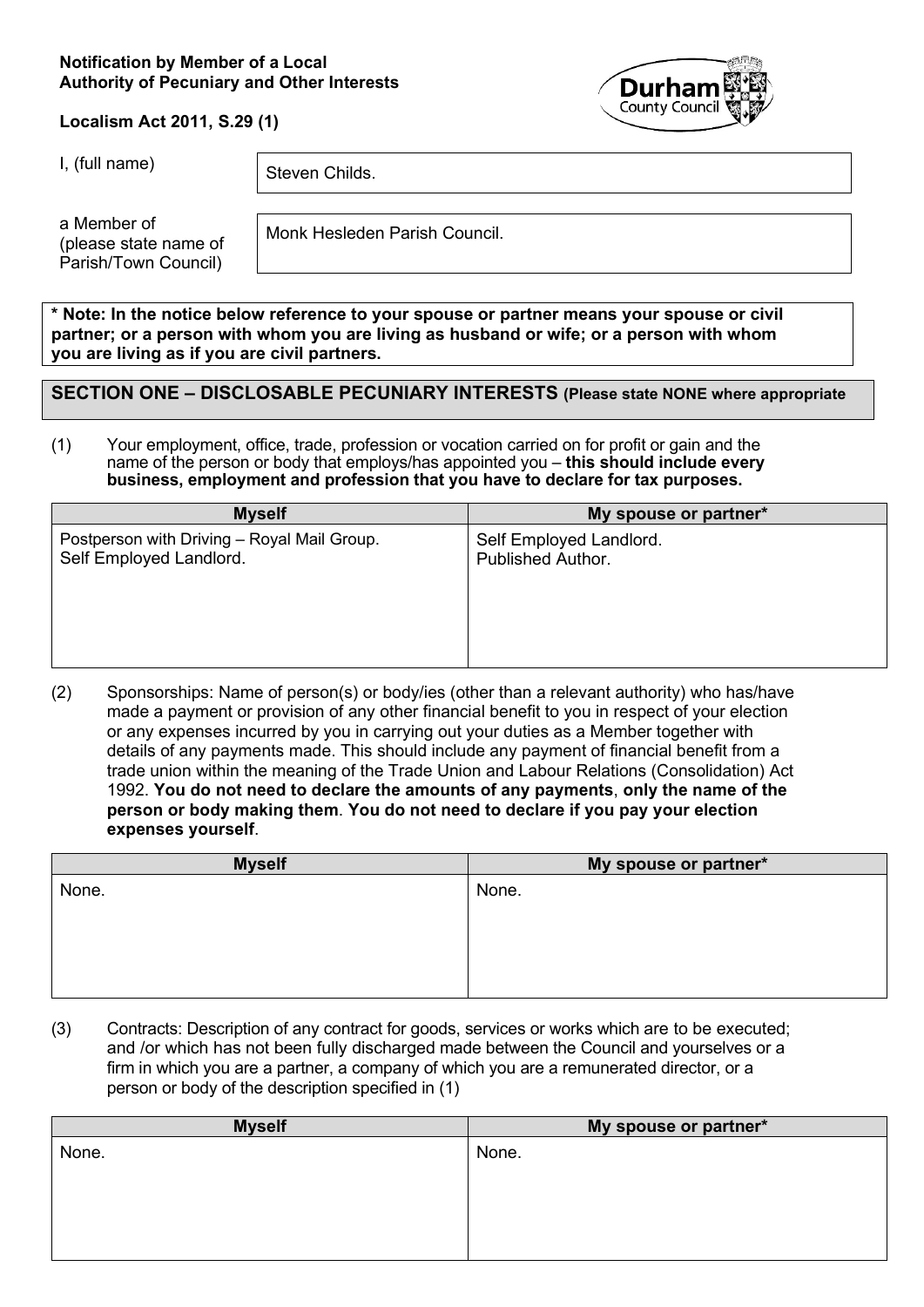(4) Land: Address or other description (sufficient to identify location) of any land in the Council's area in which you have a beneficial interest – **this includes details of your home address, land, garages, allotments and any other properties you own, lease or rent and any other properties you are a mortgagee of within the Council's area.**

| <b>Myself</b>                                                                    |                  | My spouse or partner*                                                            |                  |
|----------------------------------------------------------------------------------|------------------|----------------------------------------------------------------------------------|------------------|
| <b>Address or description</b>                                                    | <b>Land Type</b> | <b>Address or description</b>                                                    | <b>Land Type</b> |
| 2 Ninth Street,<br><b>Blackhall Colliery,</b><br>Hartlepool,<br><b>TS27 4EX.</b> | House.           | 2 Ninth Street,<br><b>Blackhall Colliery,</b><br>Hartlepool,<br><b>TS27 4EX.</b> | House.           |
| <b>Blackhall Allotment Association</b><br>Limited plot number 156.               | Allotment.       | <b>Blackhall Allotment Association</b><br>Limited plot number 156.               | Allotment.       |

(5) Licences: Address or other description (sufficient to identify the location) of any land in the Council's area for which you have a licence (alone or jointly with others) to occupy for a month or longer. **E.g. land in the Council area which you or your spouse/partner have a right to occupy, but neither own nor have tenancy of. "Land" includes any buildings or parts of buildings.**

| My spouse or partner* |
|-----------------------|
| None.                 |
|                       |
|                       |
|                       |
|                       |
|                       |
|                       |

(6) Corporate Tenancies: Address or other description (sufficient to identify location) of any land where the landlord is the Council and you are the tenant. This means you, a firm in which you are a partner, a company of which you are a remunerated director, or a person or body of the description specified in (1) above has a beneficial interest.

| <b>Myself</b> | My spouse or partner* |
|---------------|-----------------------|
| None.         | None.                 |
|               |                       |
|               |                       |
|               |                       |
|               |                       |
|               |                       |

(7) Securities: Name(s) of any person(s) or body/ies having a place of business or land in the Council's area, and in which you have a beneficial interest in a class of securities of that person(s) or body/ies that exceeds the nominal value of £25,000, or one hundredth of the total issued share capital (whichever is lower) or if the share capital of that body is more than one class the total nominal value of the shares of any one claim in which you have an interest exceeds one hundredth of the total issued share capital of that class

| <b>Myself</b> | My spouse or partner* |
|---------------|-----------------------|
| None.         | None.                 |
|               |                       |
|               |                       |
|               |                       |
|               |                       |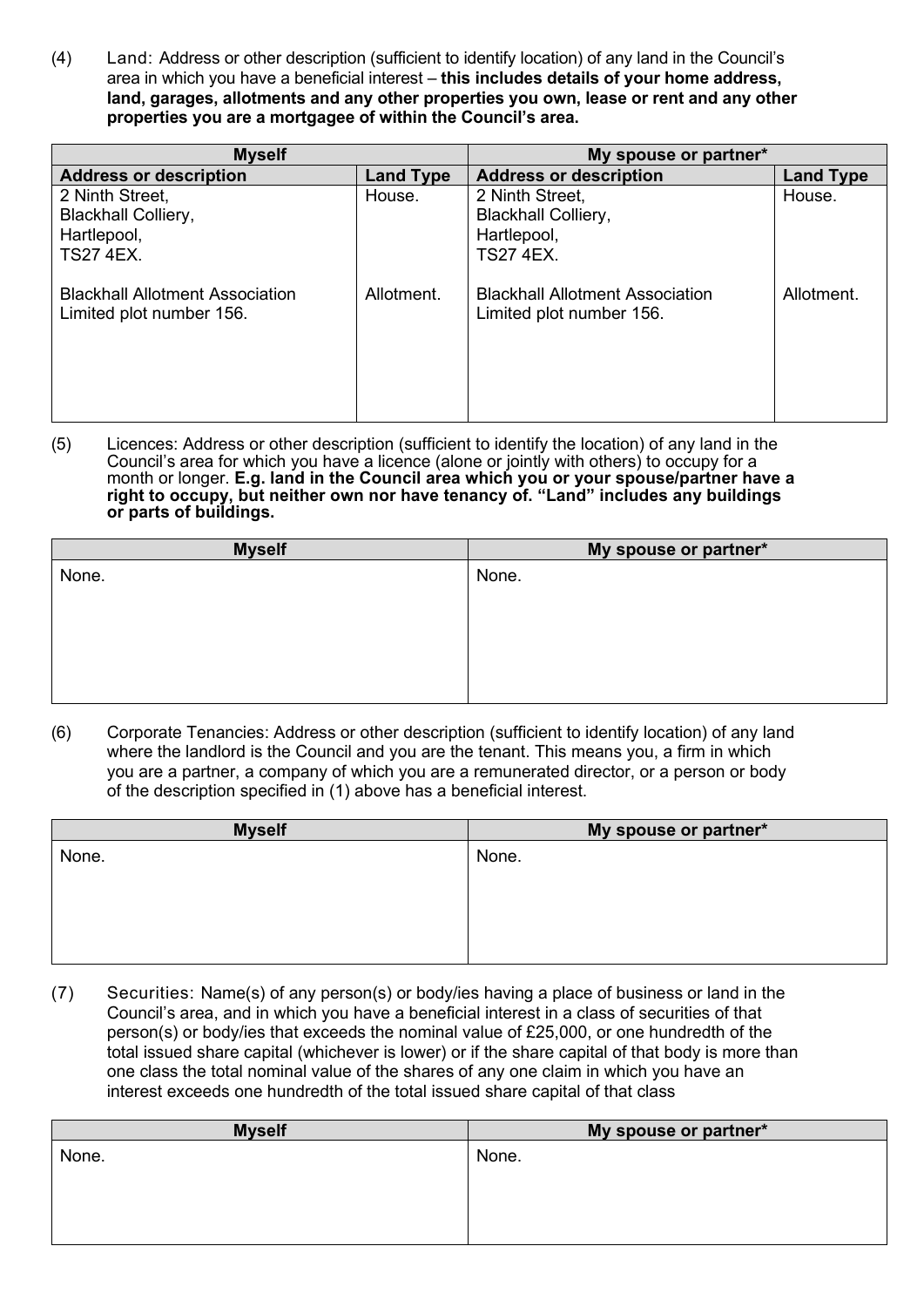# **SECTION TWO – OTHER REGISTERABLE PERSONAL INTERESTS**

(8) I am a member or in a position of general control or management of the following body/ies to which I have been **appointed or nominated by the Parish/Town Council – e.g. Outside Bodies**

|       | Name of Body/Organisation and Position Held |
|-------|---------------------------------------------|
| None. |                                             |
|       |                                             |
|       |                                             |
|       |                                             |
|       |                                             |
|       |                                             |
|       |                                             |

(9) I am a member or in a position of general control or management of the following body/ies exercising functions of a public nature. **E.g. School Governor, Member of another Local Authority, Area Action Partnerships etc.**

#### **Name of Body/Organisation and Position Held**

None.

(10) I am a member or in a position of general control or management of the following body/ies directed to charitable purposes, **e.g. local Freemasons Lodge, Rotary Club, Community Associations**

#### **Name of Body/Organisation and Position Held**

None.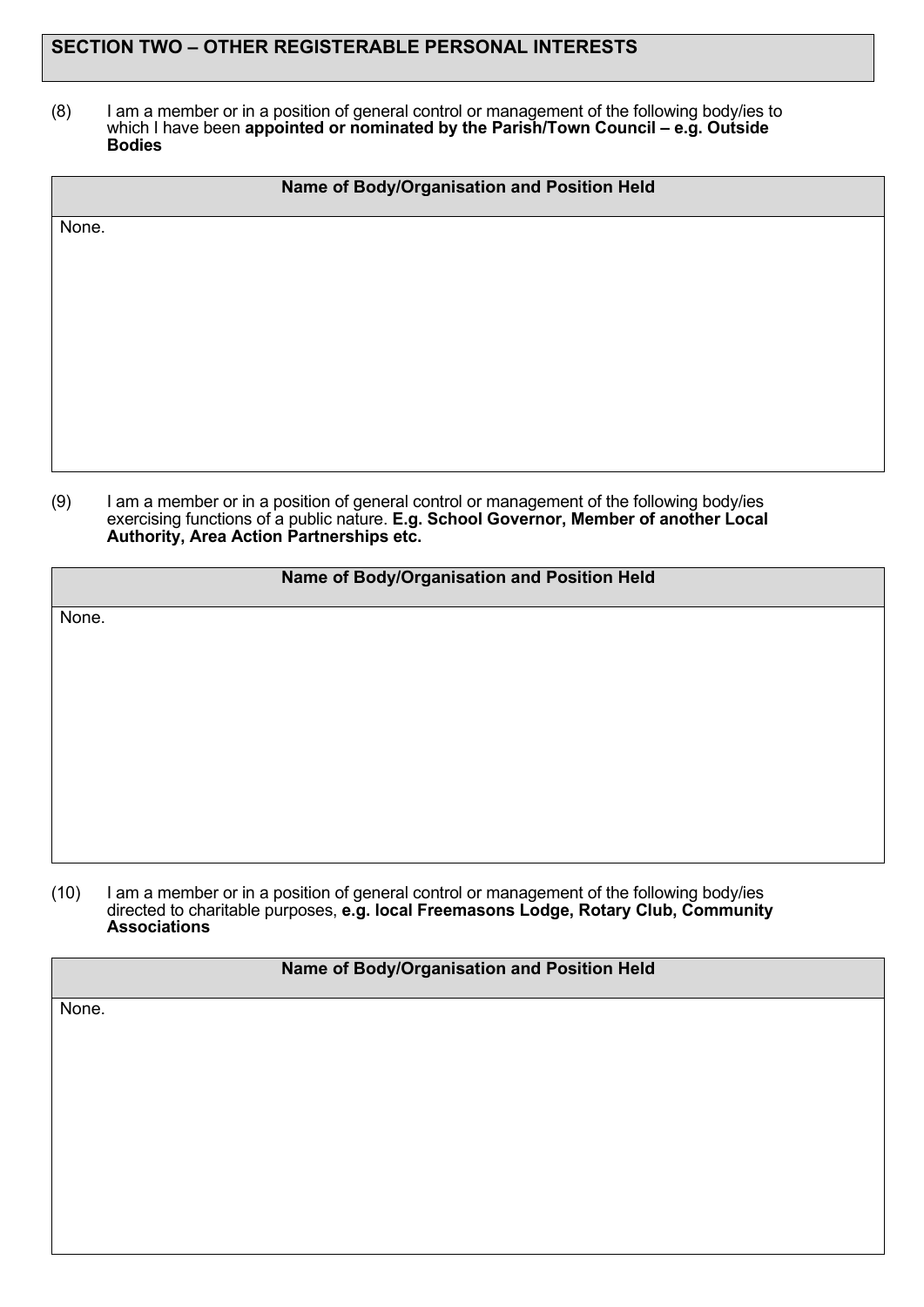(11) I am a member or in a position of general control or management of the following body/ies one of whose principal purposes include the influence of public opinion or policy (including any political party or trade unions) of which I am a Member (or in a position of general control or management) **e.g. relevant Association of Councillors, trade unions, Countryside Alliance and professional associations**

## **Name of Body/Organisation and Position Held**

None.

# **SECTION THREE – NOTIFICATION OF GIFTS AND HOSPITALITY**

Please provide details of any persons from whom you have received gifts/hospitality within the previous 3 years (or offer of) with an estimated value of more than £50 (whether or not you accept the offer) which is attributable to your position as an elected member of co-opted member of the **Council** 

| <b>Date</b> | Name of donor | Nature of gift/hospitality | <b>Estimated</b><br><b>Value</b> |
|-------------|---------------|----------------------------|----------------------------------|
|             |               |                            |                                  |
|             |               |                            |                                  |
|             |               |                            |                                  |
|             |               |                            |                                  |
|             |               |                            |                                  |

Signed **Example 23** Date 23<sup>rd</sup> February 2022

**NOTES:** 

**FAILURE, WITHOUT REASONABLE EXCUSE, TO REGISTER A DISCLOSABLE PECUNIARY INTEREST IS A CRIMINAL OFFENCE UNDER S34 OF THE LOCALISM ACT 2011 AS WELL AS BEING A BREACH OF THE CODE OF CONDUCT.** 

**A member must within 28 days of becoming aware of any change to the interests specified above, register details of that new interest or change by providing written notification to the Council's monitoring officer.**